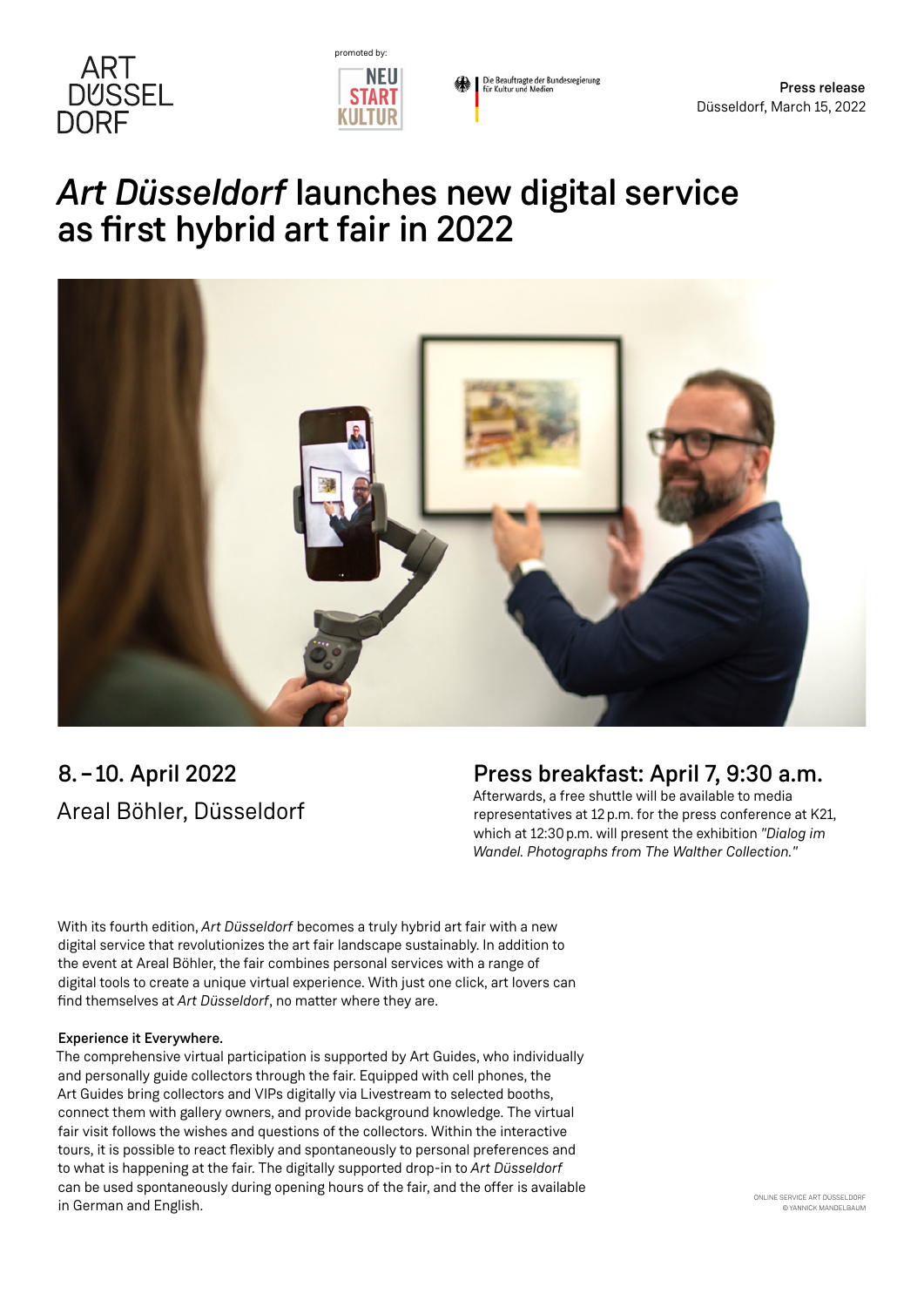

*"With the virtual services, we are creating real interaction for digital trade show visits. I am convinced that personal communication and exchange are essential when it comes to art. With the intelligent use of digital tools, we connect collectors worldwide with Art Düsseldorf, serve individual wishes, and promote personal dialog,"*



ART DÜSSELDORF 2017 ©SEBASTIAN DRÜEN

EXPLAINS WALTER GEHLEN, DIRECTOR OF *ART DÜSSELDORF*.

From April 8 to 10, 2022, *Art Düsseldorf* will present a crosssection of current international art production as well as outstanding positions from recent art history with 85 galleries from Germany and abroad, including 26 newcomers. The regional anchoring is confirmed with 26 galleries from across the Rhineland. A strong field of participants comes from Berlin, Munich, Frankfurt am Main, Hamburg and Leipzig. In addition to numerous galleries from Austria, exhibitors from Switzerland, Denmark, Italy, the Netherlands, Luxembourg, and Spain emphasize the relevance of the fair beyond Germany. Selected global players from New York, Paris, and Istanbul are represented.

All of the art fair's business areas will be represented digitally, thus expanding the possibilities for bringing galleries and collectors into contact with each other–including personal conversations via video call, as well as reservation inquiries and the purchase of artworks via the online store.

#### Online-Shop

All works exhibited at *Art Düsseldorf* are available on the website [www.art-dus.de](http://www.art-dus.de). On April 7, they will be presented in an exclusive online preview for collectors, and from April 8, the store will be open to all art lovers. The online store bundles the offers of the galleries and serves as a platform for interested buyers, who can view and compare works and get in touch with the gallery owners. The online store will be continuously updated and will be available until three months after *Art Düsseldorf*.

In addition to the VIP offer, all those interested in art and buying can digitally take part in thematic tours. The 30-minute tours take place continuously during the opening hours of *Art Düsseldorf*. Access is available via the trade fair website.

#### Online-Magazine

The website at [www.art-dus.de](http://www.art-dus.de) is more than just an entry point for digital visitors to the fair - it also acts as an up-todate window on the world of *Art Düsseldorf*. With its digital magazine, *Art Düsseldorf* provides inspiring interviews with artists, information about the participating galleries, artistic positions and works, current discourses in the art world, and essays by guest authors that provide insights into the art debates of our time.

The fourth *ART DÜSSELDORF* is part of NEUSTART KULTUR–the federal government's economic stimulus program for culture and media.